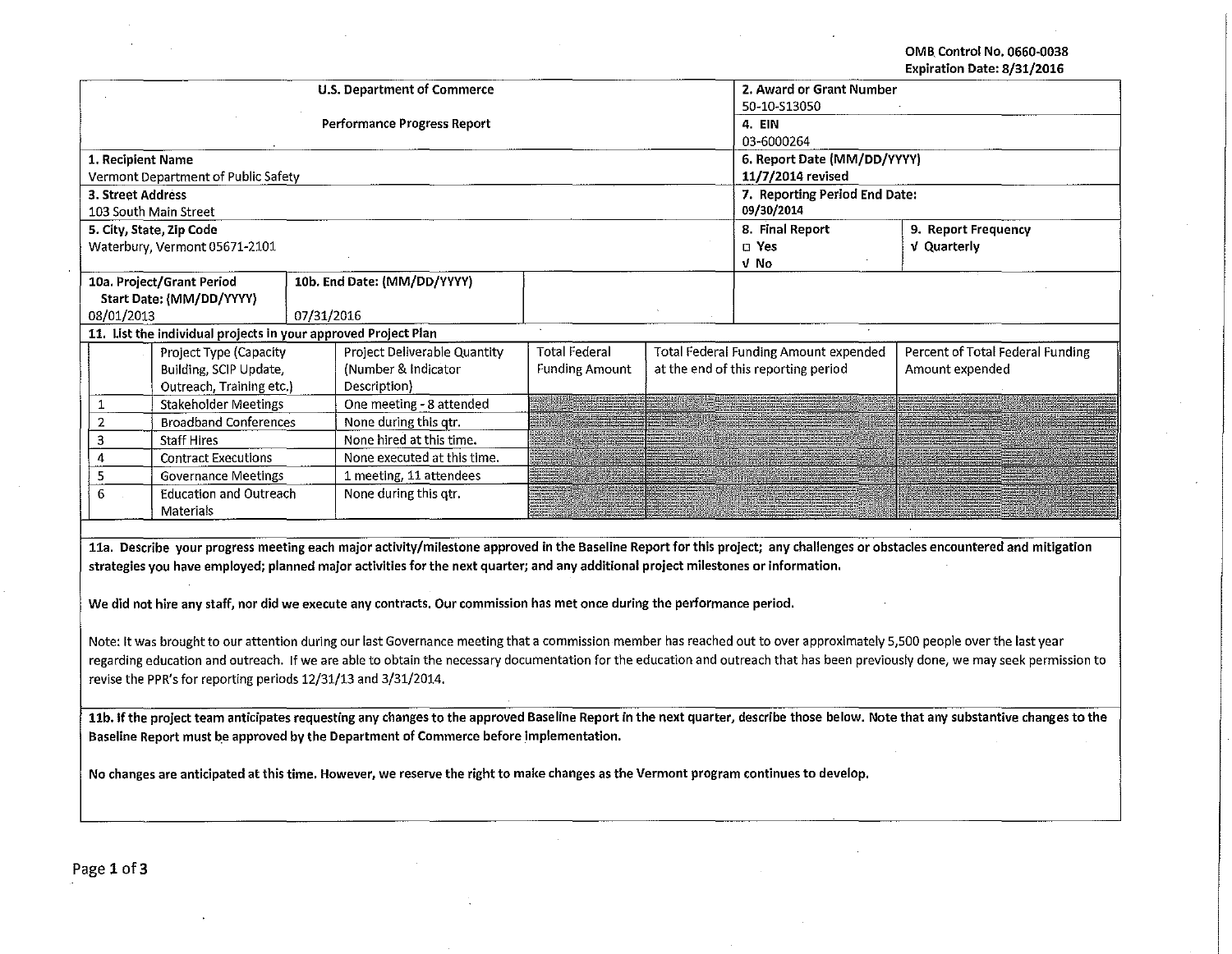llc. Provide any other information that would be useful to NTIA as it assesses this project's progress.

None at this time.

11d. Describe any success stories or best practices you have identified. Please be as specific as possible.

None at this time.

12. Personnel

12a. If the project is not fully staffed, describe how any lack of staffing may impact the project's time line and when the project will be fully staffed.

The hiring process began in this reporting period. We are hopeful that the person who will fill this position will be hired in this next quarter and the Temporary Employees in the third quarter of year one.

12b. Staffing Table

|                                                                                                                                       | <b>Job Title</b>                                | FTE %             | Project(s) Assigned |                |            |            |                      |                        |                        |
|---------------------------------------------------------------------------------------------------------------------------------------|-------------------------------------------------|-------------------|---------------------|----------------|------------|------------|----------------------|------------------------|------------------------|
|                                                                                                                                       |                                                 |                   |                     |                |            |            |                      |                        |                        |
|                                                                                                                                       |                                                 |                   |                     |                |            |            |                      |                        |                        |
|                                                                                                                                       |                                                 |                   |                     |                |            |            |                      |                        |                        |
|                                                                                                                                       |                                                 |                   |                     |                |            |            |                      |                        |                        |
|                                                                                                                                       |                                                 |                   |                     |                |            |            |                      | $\sim$                 |                        |
|                                                                                                                                       |                                                 |                   |                     |                |            |            |                      |                        |                        |
|                                                                                                                                       |                                                 |                   |                     |                |            |            |                      |                        |                        |
|                                                                                                                                       |                                                 |                   |                     |                |            |            |                      |                        |                        |
|                                                                                                                                       |                                                 |                   |                     |                |            |            |                      |                        |                        |
|                                                                                                                                       |                                                 |                   |                     | <b>Add Row</b> |            | Remove Row |                      |                        |                        |
|                                                                                                                                       |                                                 |                   |                     |                |            |            |                      |                        |                        |
|                                                                                                                                       |                                                 |                   |                     |                |            |            |                      |                        |                        |
|                                                                                                                                       | 13. Subcontracts (Vendors and/or Subrecipients) |                   |                     |                |            |            |                      |                        |                        |
| 13a. Subcontracts Table - Include all subcontractors. The totals from this table must equal the "Subcontracts Total" in Question 14f. |                                                 |                   |                     |                |            |            |                      |                        |                        |
| Name                                                                                                                                  | Subcontract Purpose                             | Type              | RFP/RFQ             | Contract       | Start      | End        | <b>Total Federal</b> | <b>Total Matching</b>  | Project and % Assigned |
|                                                                                                                                       |                                                 | (Vendor/Subrec.)  | <b>Issued</b>       | Executed       | Date       | Date       | Funds Allocated      | <b>Funds Allocated</b> |                        |
|                                                                                                                                       |                                                 |                   | (Y/N)               | (Y/N)          |            |            |                      |                        |                        |
| TBD                                                                                                                                   | Project Manager for                             | Personal Services | N                   | N              | <b>TBD</b> | TBD        | 199,840.00           | $\Omega$               | 0%                     |
|                                                                                                                                       | <b>Technical Support</b>                        | Contract          |                     |                |            |            |                      |                        |                        |
|                                                                                                                                       |                                                 |                   |                     |                |            |            |                      |                        |                        |

Page 2 of 3